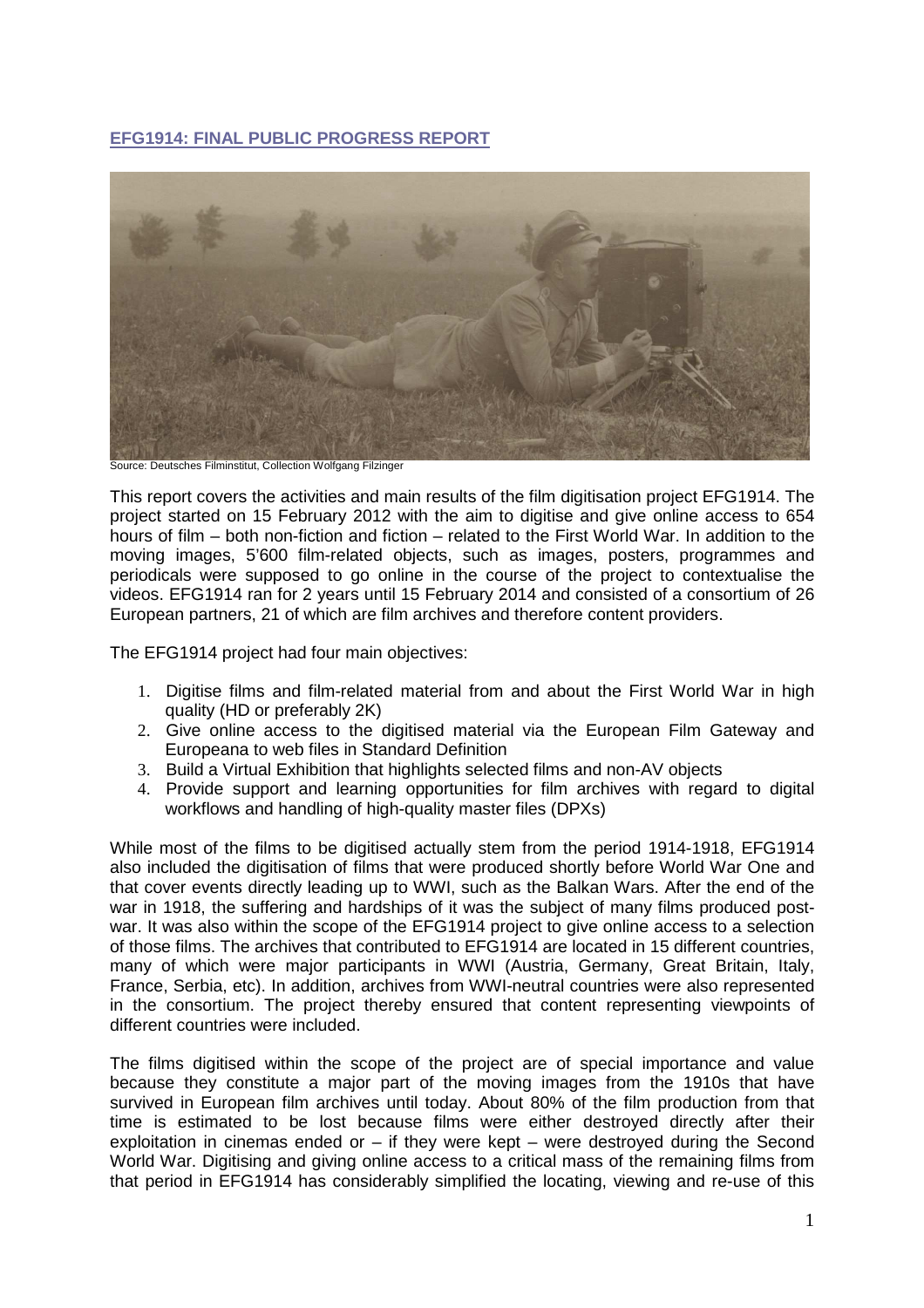material for a wider audience. Where before researchers had to make appointments with archives and travel abroad to view films on site, they can now see those films from their home or work place for the first time. All digitised films and film-related content was made searchable via the European Film Gateway (www.europeanfilmgateway.eu/1914), Europeana (www.europeana.eu) as well as the WWI-themed Europeana1914-1918 portal (www.europeana1914-1918.eu). Europeana1914-1918.eu combines the results of the EFG1914 project with the results of the two projects EuropeanaCollections1914-1918 and Europeana1914-1918 that focused on giving online access to WWI material from National Libraries as well as to memorabilia held by private persons. A selection of especially relevant or interesting films is featured in a small Virtual Exhibition developed within EFG1914. The exhibition focuses on different themes and aspects related to WWI.

As could be expected, with the upcoming centenary of the First World War, requests for (unknown) moving image material increased dramatically. TV producers, academics, other WWI projects as well as hobby historians showed great interest in the films made available through the EFG.

At the heart of EFG1914 was not only the delivery of content to EFG and Europeana, but also the goal to familiarise film archives with the film digitisation workflow on a large-scale basis. The change from analogue to digital which has been affecting heritage institutions around the world in the past years has an especially big impact on the work of film archives. Still a high number of archives had so far not had the opportunity to carry out film digitisation on a larger scale and many of them therefore lacked the know-how as well as hard- and software solutions to handle high quality master files like DPXs and encode them in different output formats. Building a close network in EFG1914, archives more knowledgeable regarding digital work flows supported others less experienced. Especially during the first project year it was a core goal to bring all archives in a position where they could set up a work flow that would not only allow them to deliver the content for EFG1914 but also to enable them to further their knowledge on digital workflows for their future digitisation activities. It is important to mention that film restoration was not part of the project though.

EFG1914 built on the work carried out from September 2008 to August 2011 in the EFG – European Film Gateway project<sup>1</sup> that developed the EFG portal and successfully aggregated over 500'000 digital items from 16 European film archives for Europeana. As the common database, EFG1914 re-used the tested and running D-Net application of the EFG Information Space, which is the basis for the aggregation of the data from the content providers and for its public display through www.europeanfilmgateway.eu and www.europeana.eu. EFG1914 was supported by the Association des Cinémathèques Européennes (ACE) and the Europeana Foundation itself.

Further background information and public reports of the EFG1914 project are also accessible on the project's website www.project.efg1914.eu . The films and the Virtual Exhibition can be accessed at www.europeanfilmgateway.eu/1914

# **Overall project achievements**

The following Key Performance Indicator list taken from the project's Description of Work (DOW) gives an overview of the main results of the EFG1914 project and shows that the goals set in the DOW were exceeded in almost all cases:

| Relating to which Indicator | <b>Expected Results Actual</b> | <b>Results</b> |
|-----------------------------|--------------------------------|----------------|
| project objective           | <b>Year 2</b>                  | <b>Year 2</b>  |

<sup>&</sup>lt;sup>1</sup> http://efgproject.eu

 $\overline{\phantom{a}}$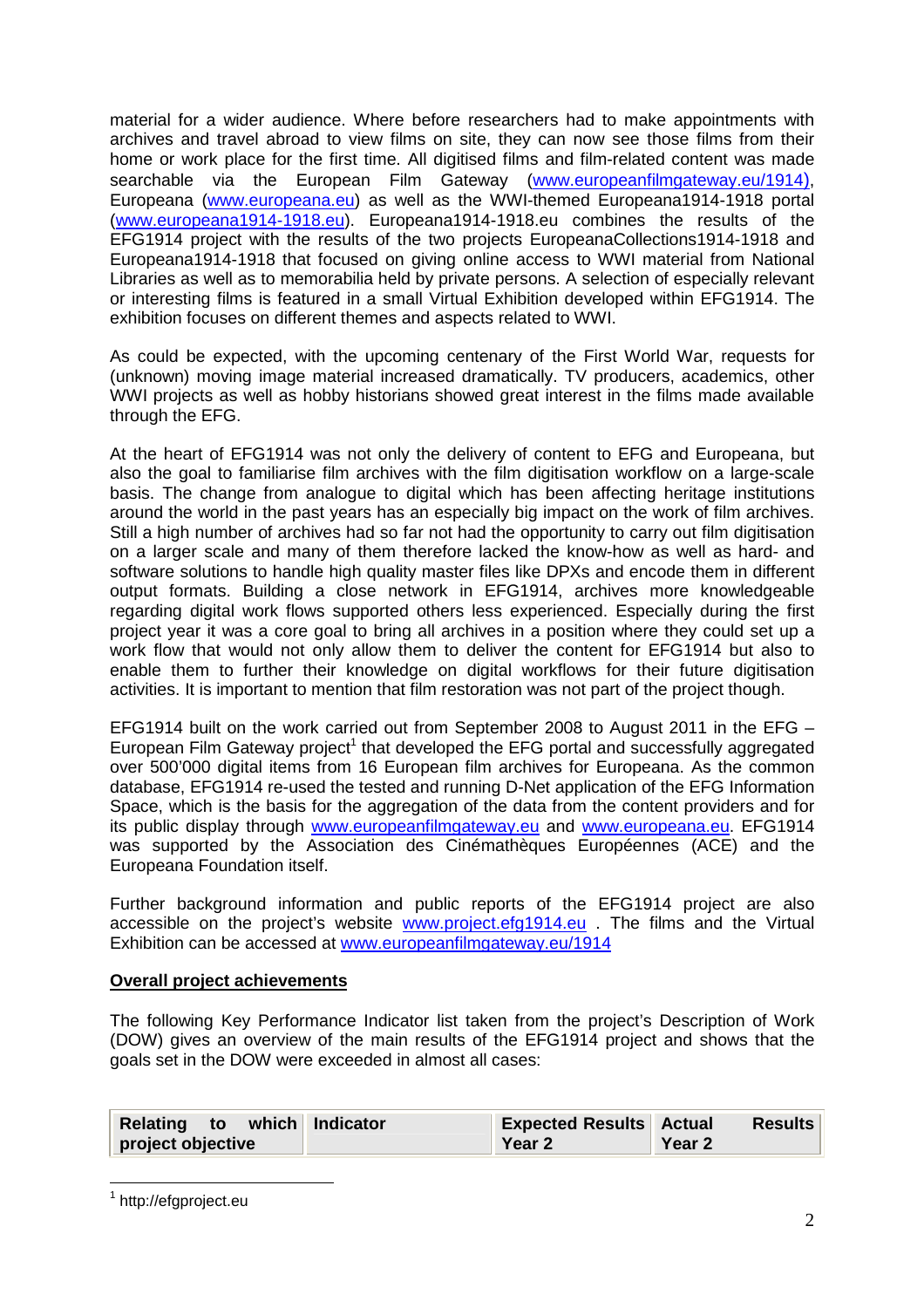| Digitising 665 hours of<br>film                                                                                   | Number of hours of<br>film transferred from<br>analogue to digital<br>master                                     | 665   | 701                           |
|-------------------------------------------------------------------------------------------------------------------|------------------------------------------------------------------------------------------------------------------|-------|-------------------------------|
| Making available 665<br>hours of film through<br><b>EFG</b>                                                       | Number of hours of<br>film ingested and<br>accessible via EFG                                                    | 665   | 743                           |
| Making available 654<br>hours of film through<br>Europeana                                                        | Number of hours of<br>film ingested and<br>accessible via<br>Europeana                                           | 665   | 743                           |
| Digitising 5'600 film-<br>related non-film objects                                                                | Number of non-film<br>items digitised                                                                            | 5'600 | 6'185                         |
| Making available 5'600<br>non-film objects<br>through EFG                                                         | Number of non-film<br>items ingested and<br>accessible via EFG                                                   | 5'600 | 6'085                         |
| Making available 5'600<br>non-film objects<br>through Europeana                                                   | Number of non-film<br>items ingested and<br>accessible via<br>Europeana                                          | 5'600 | 6'085                         |
| Agreeing on quality<br>standards, formats and<br>digitisation workflow,<br>presentation via virtual<br>exhibition | Number of workshops<br>carried out                                                                               | 5     | 5                             |
| Promoting the project<br>and its outcomes                                                                         | Number of<br>dissemination events<br>held                                                                        | 4     | 10 (+more to come<br>in 2014) |
| Promoting the project<br>and its outcomes                                                                         | Number of project<br>presentations given at<br>conferences.<br>workshops                                         | 8     | 34                            |
| Presenting the digitised<br>objects and putting<br>them into context<br>through a curated<br>virtual exhibition   | Online virtual<br>exhibition goes live                                                                           | Yes   | Yes                           |
| Identifying rights<br>holders and, if<br>necessary, getting<br>permission to show the<br>digitised films online   | Number of hours of<br>film for which rights<br>were researched and,<br>if necessary, rights<br>holders contacted | 665   | 701                           |

Project co-ordinator Deutsches Filminstitut was able to negotiate with further archives outside the consortium to provide content to EFG1914 that they had digitised in other contexts. A further four archives thus delivered an extra of 16 hours to EFG. EFG1914 partner Imperial War Museums, who possesses a WWI film collection far bigger than the 190 hours they planned to digitise within the project, contributed an additional 38 hours of films they had already digitised before the project. Therefore, EFG1914 was able to make far more material available via EFG and Europeana than anticipated in the DOW.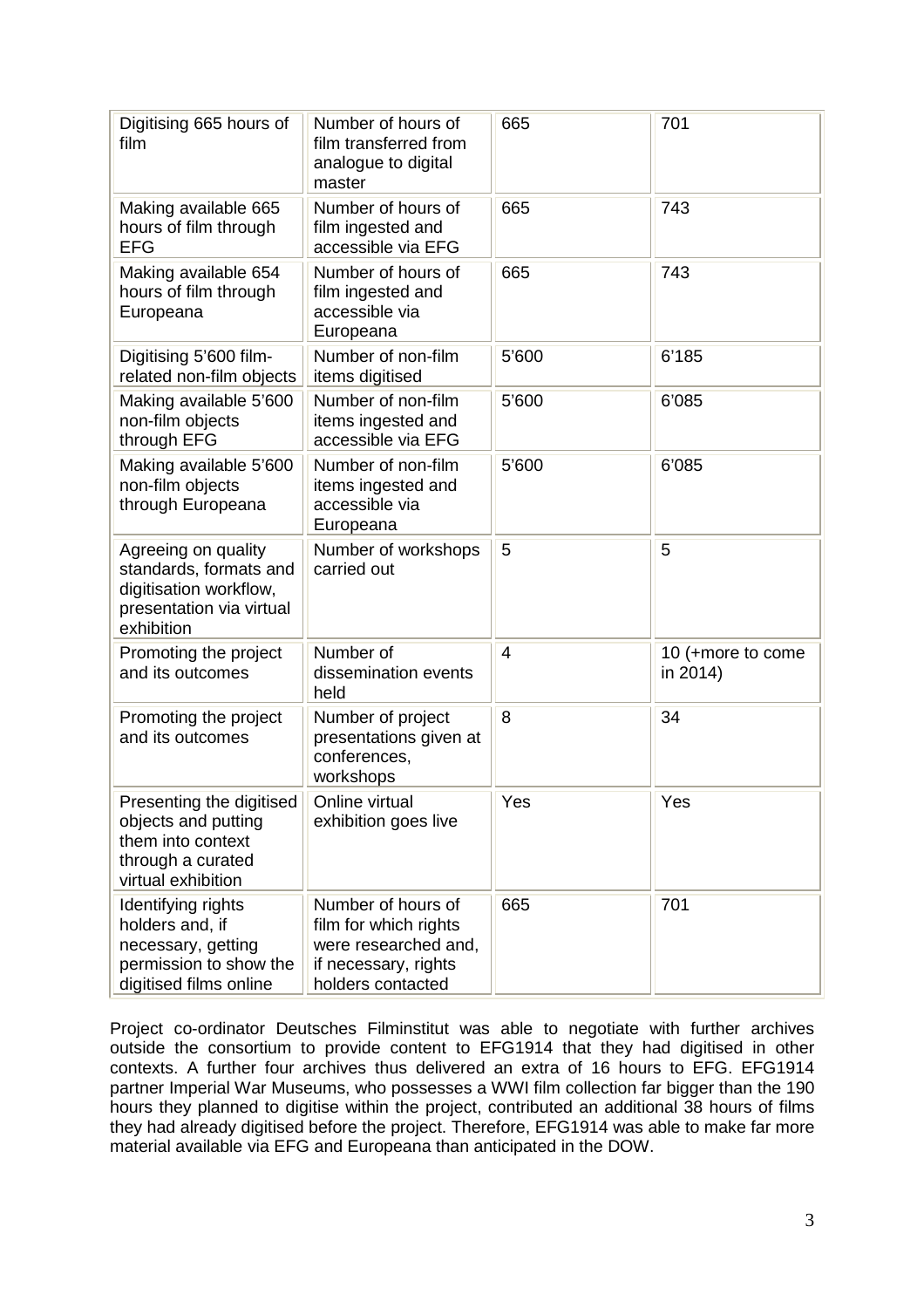Though not a directly measurable outcome, one of the objectives of the EFG1914 project was to generate experience and routine in digital film file handling within the participating archives. The digitisation standard in the project was therefore set to a minimum quality of HD, and most partners have digitised in 2K resolution, some even in 4K resolution (three thirds of the films were digitised in 2K). As can be deducted from the positive outcome in terms of films digitised and delivered to EFG, the partners now have practice with handling, preparing and delivering HD files. A survey carried out under WP4 proved that the archives could make good use of the project to either refine or set up their digital workflows. The goal of the project in this respect was also achieved.

The Key Performance Indicators show that the project and especially its results were very actively promoted by the consortium partners in a series of events carried out as well as with presentations held at conferences, workshops, etc. As could be expected, the general as well as the media's interest in World War One became very high end of 2013 / beginning of 2014, which resulted in an especially wide representation of the project in newspaper articles, internet articles and blogs as well as on TV. In many countries, the project was extensively featured in all kinds of media, which led to a very visible increase in users of the EFG portal. In addition, news about the project and its results was widely shared and discussed in blogs and mailing lists of historians or blogs dedicated to WWI, worldwide. The great interest in the centenary led many consortium archives to organise own dissemination events that were exceptionally well attended. Instead of the four major dissemination events planned EFG1914 partners carried out over 10 such events. Press releases were issued by several partners and presentations were given at national and international conferences by many consortium members. Surveys carried out among the consortium members show that most partners will be very much involved in WWI commemoration activities in their own country throughout 2014 and beyond, thus offering the perfect opportunity to further promote the project even after its official end in February 2014.

Another noteworthy result of EFG1914 is the Virtual Exhibition that was successfully launched in January 2014. The Exhibition was developed by EFG1914 partner Athena and curated jointly by the consortium under the supervision of Deutsches Filminstitut. The VE features 7 different themes under which 19 different aspects of WWI are presented. Around 120 film clips and further non-AV material are featured in the Exhibition. The VE is available at http://exhibition.europeanfilmgateway.eu/efg1914 and linked to from the European Film Gateway portal.

In order to allow users a more meaningful access of materials digitised within EFG1914, DIF has set up a sub-page on the European Film Gateway, which offers thematic access to the content made available. Unlike in the VE, where selected films are being highlighted, the browsing options on the EFG portal work over all content digitised in the project: www.europeanfilmgateway.eu/1914

# **Overview of the progress in the individual work packages:**

The EFG1914 project was divided into nine Work Packages of which the first four, WP1 - WP4, represent the individual steps necessary in the digitisation process of film material. The first four WPs were therefore especially closely linked. Also, it is noteworthy that WP leaders of these four Work Packages were especially active in the first project year, in which the parameters for the workflow implementation had to be set. The following graph illustrates how the WPs are connected.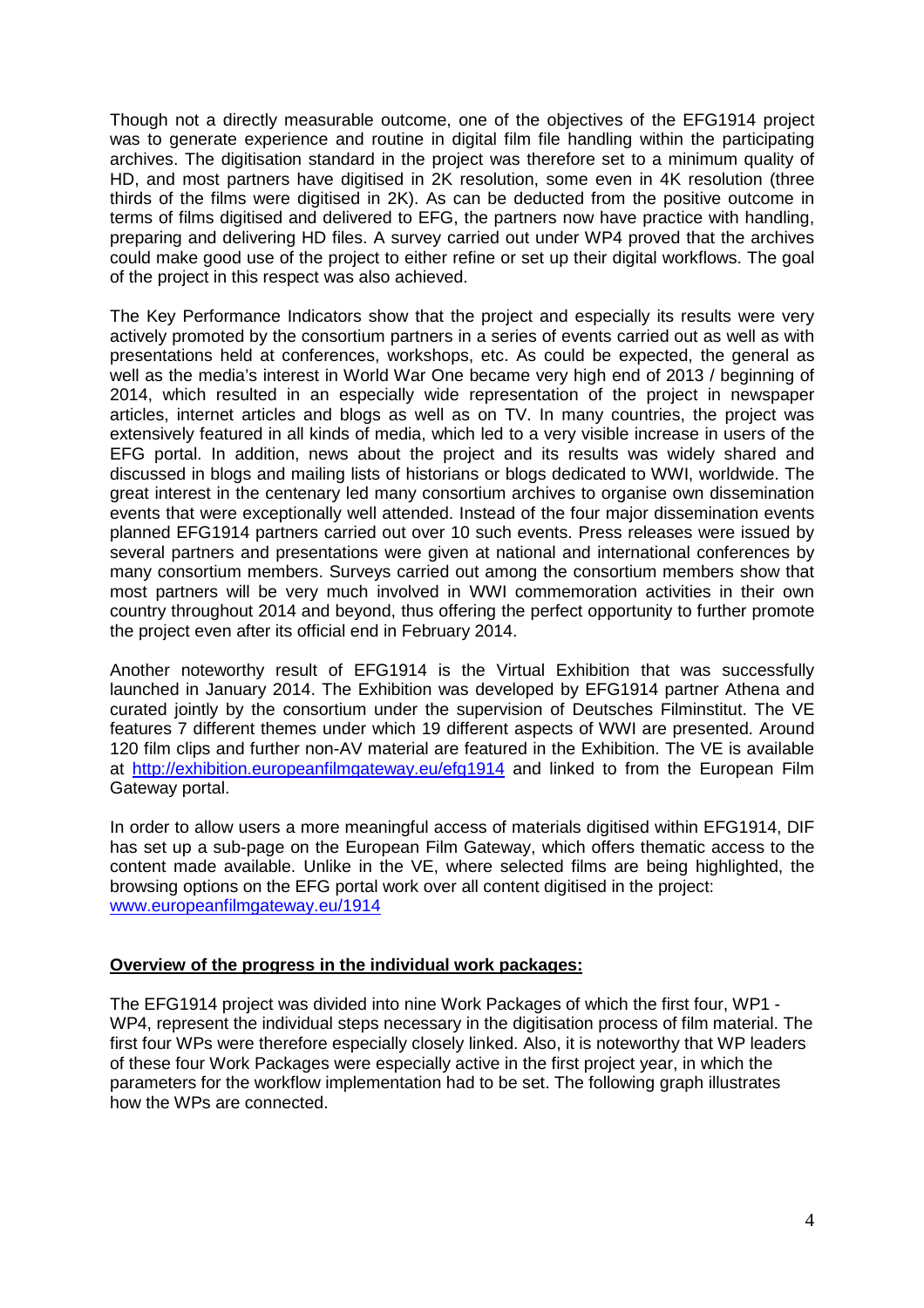

# **WP1: Content selection and monitoring**

Main aim of WP1 in Year 1 was to come up with a reliable list of titles to be digitised in the course of the EFG1914 project. This list was maintained at smartsheet.com<sup>2</sup>, then regularly updated by all archives throughout the second project year. This digitisation list was used by WP1 leader Det Danske Filminstitut as well as the project co-ordinator to monitor the digitisation progress. It does not only list the titles themselves but also basic filmographic information, format of the source material and rights status. It helped the archives to see the selection of the others and avoid double digitisation. It also proved to be a useful tool for the archives to share the results of their rights clearing activities.

Det Danske Filminstitut produced two public reports, one in Year 1 titled D1.2 "First Digitisation Progress Report to the Commission<sup>"3</sup> and a second one in Year 2, D1.3 "Final Digitisation Progress Report to the Commission"<sup>4</sup>. Both reports are available on the EFG1914 project website. A public and condensed version of the digitisation list is available online and linked to from the EFG portal. $5$ 

<sup>3</sup> http://project.efg1914.eu/wp-

 2 http://www.smartsheet.com Smartsheet is an online project management tool which allows information to be shared with others in a certain group.

content/uploads/2013/03/EFG1914\_D1\_2\_Digitisation\_progress\_report\_to\_the\_Commission.pdf 4 http://project.efg1914.eu/wp-

content/uploads/2014/03/EFG1914\_D1.3\_Digitisation\_progress\_report\_to\_the\_Commission\_final.pdf 5

https://docs.google.com/spreadsheet/ccc?key=0Ai0xfQHaBpe0dHlNbnRaTm5oSFVUREc1SG5SYWct ZUE&usp=sharing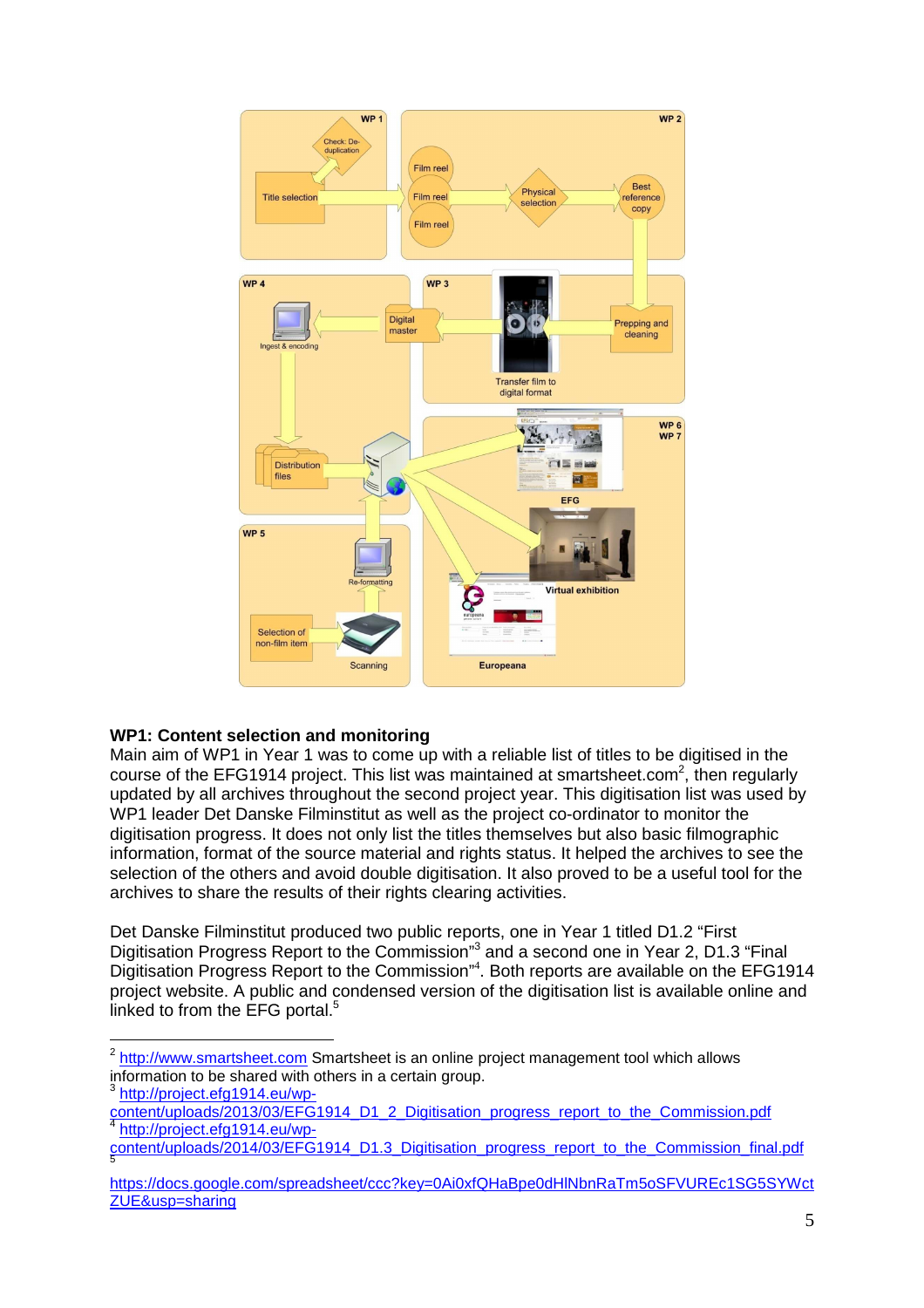The final version of the digitisation list established within the project showed that by the end of the project in February 2014 all archives had digitised a total of 701 hours of film. This exceeds the goal defined in the DOW by 36 hours.

Looking at the content digitised within EFG1914, it becomes obvious that a unique body of work was made available featuring not only all of the phases and locations from the First World War but also all genres and sub-genres (from propaganda films to war bond commercials to anti-war films).

The evaluation of the digitisation list showed that the majority of content digitised in EFG1914 are British productions. This is due to the fact that the Imperial War Museums were by far the biggest content provider in the project and contributed mainly national productions. However, even if archives tend to focus on collecting films from their own country, there is still quite a variety of films from other production countries in the individual archives. The following graph shows that films digitised within EFG1914 were produced in 24 different countries; they display pictures from a far greater variety of countries and regions though.



The following pie chart illustrates the distribution of the production years of the films digitised. Around 6% of the titles stem from the years before the war (mainly 1912 and 1913, portraying events that lead up to WWI), 70% of the films were produced between 1914-1918 and another 26% stem from the years after the end of the war. Since the propaganda film production during the First World War reached its heyday in 1917 and 1918, it had to be expected that most of the content digitised for EFG1914 comes from those two years.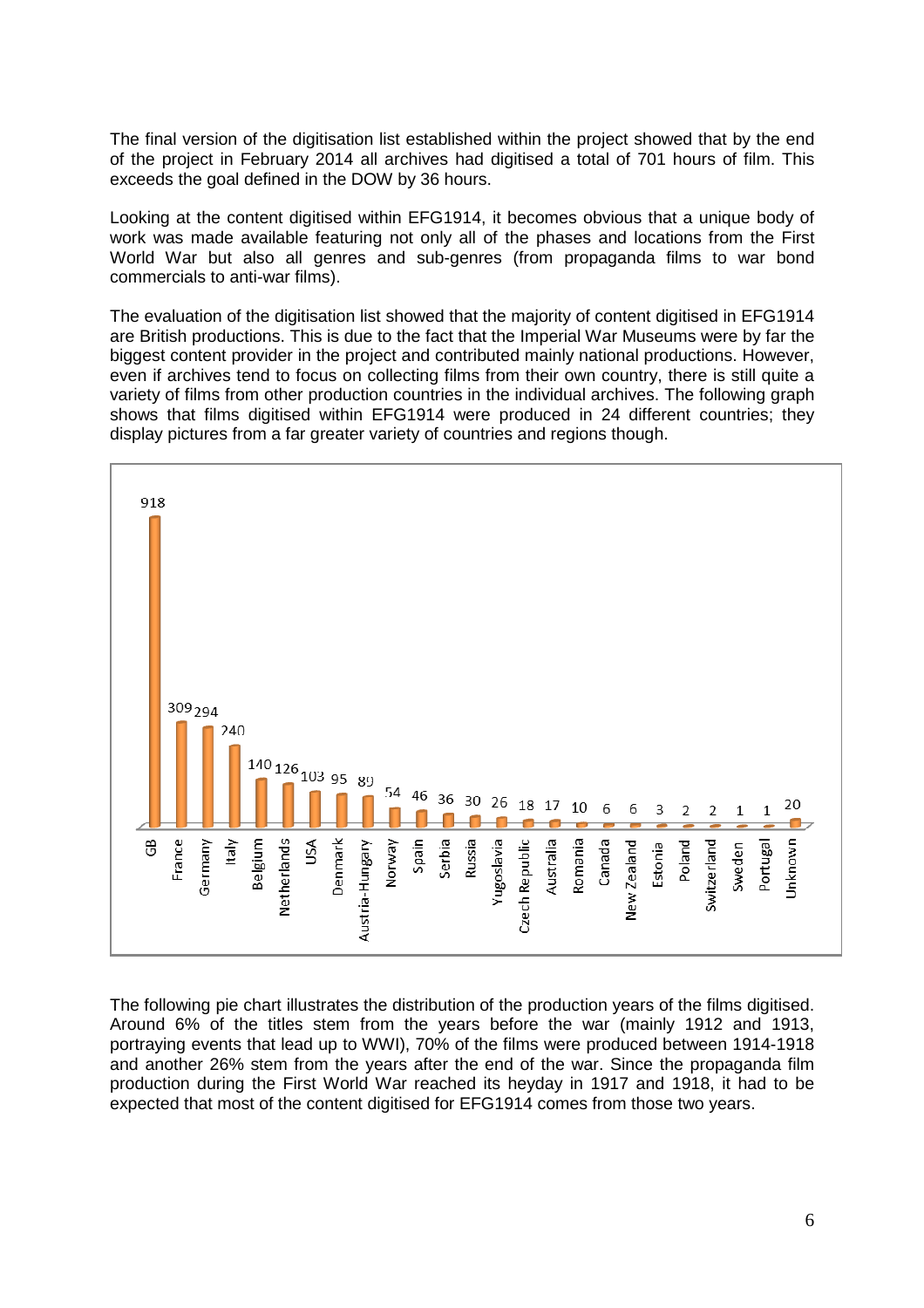

The following diagram shows the types of materials users can expect to find in the EFG1914 collection. The focus is clearly on non-fiction films, which make up for 77% of the films digitised. However, as stated in the DOW, archives also digitised fiction films that not only give insight into the kind of films the audience was presented in the war years but also illustrate the values and beliefs prevailing among the societies.



In WWI, film was still a relatively young medium. Long feature films were not very common yet. It was during the First World War that production of long feature films was boosted. However, the majority of productions would still be short. Therefore, also the great majority of films digitised within EFG1914 are not longer than 15 minutes. Seeing that 77% of the content made accessible is non-fiction, many of the films digitised are in fact short films showing images from either different theatres of war or else from different home fronts.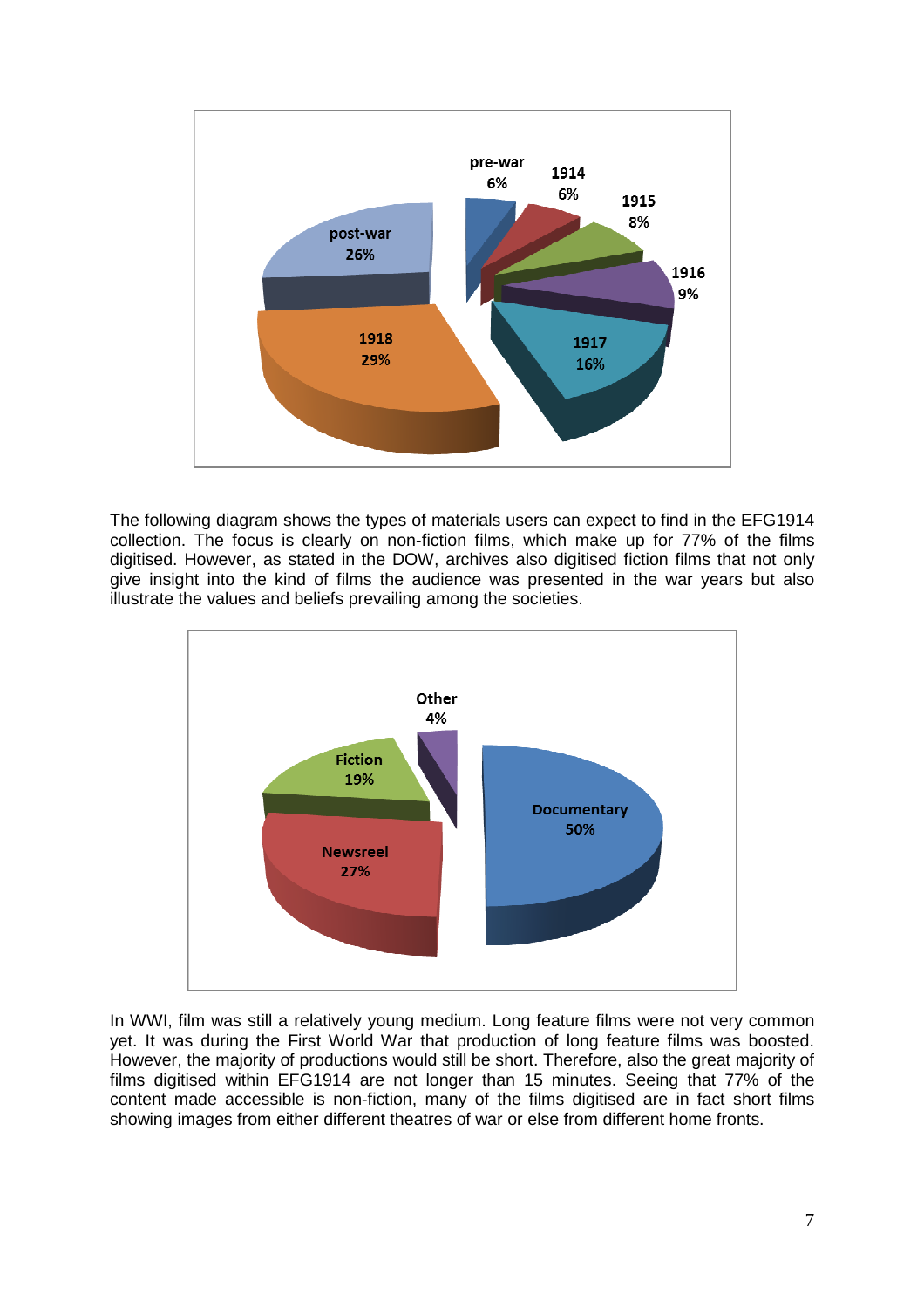

# **WP2: Digitisation planning, preparation and best practice**

While WP1 dealt with the selection of titles that appear to be relevant to the project with regards to their content, WP2 focused on the selection of the best source material for digitisation. The content selection in WP1 and the physical selection in WP2 were very closely related as the actual inclusion of a film title in the digitisation lists of the partner archives very much depended on the condition of the source material. The same archive might hold several different versions of a film work, in which case they had to inspect and document the material with a high degree of attention to detail in order to determine which one was most suitable for digitisation. The same was true for a film work held by two different archives. Here the results of the extremely detailed inspection process had to be communicated and evaluated jointly in order to assure that the more suitable copy was selected for digitisation. Considering that at that point in the project the material was still available in analogue form only, it becomes clear that the described process was timeconsuming. However, since all archivists could monitor the lists of the other partners, identification of possible doublets was simplified. Another major task to be carried out by the archives in WP2 was the clearing of copyrights. Although many of the films were almost 100 years old, archives still had to invest time and effort in finding out whether a film is still under copyright, orphaned or in public domain. Most archives in the consortium did not hold the rights to the films they planned to digitise and make available online.

Most relevant in WP2 however, was the implementation of digital workflows in all partner archives. At the beginning of the project only half of the participating archives had implemented a digital workflow that allowed them to scan film in-house, handle the resulting high-quality files and encode them into streamable web files. At least half of the archives participating in EFG1914 still lacked the experience. Through direct contact of the archives with each other, but especially with the help of WP2 leader Det Danske Filminstitut, WP3 leader EYE Film Institute as well as WP4 leader Cinémathèque Royale de Belgique supported by Fraunhofer, archives could implement digital workflows successfully in EFG1914. Already in Year 1, Det Danske Filminstitut had produced the report D2.1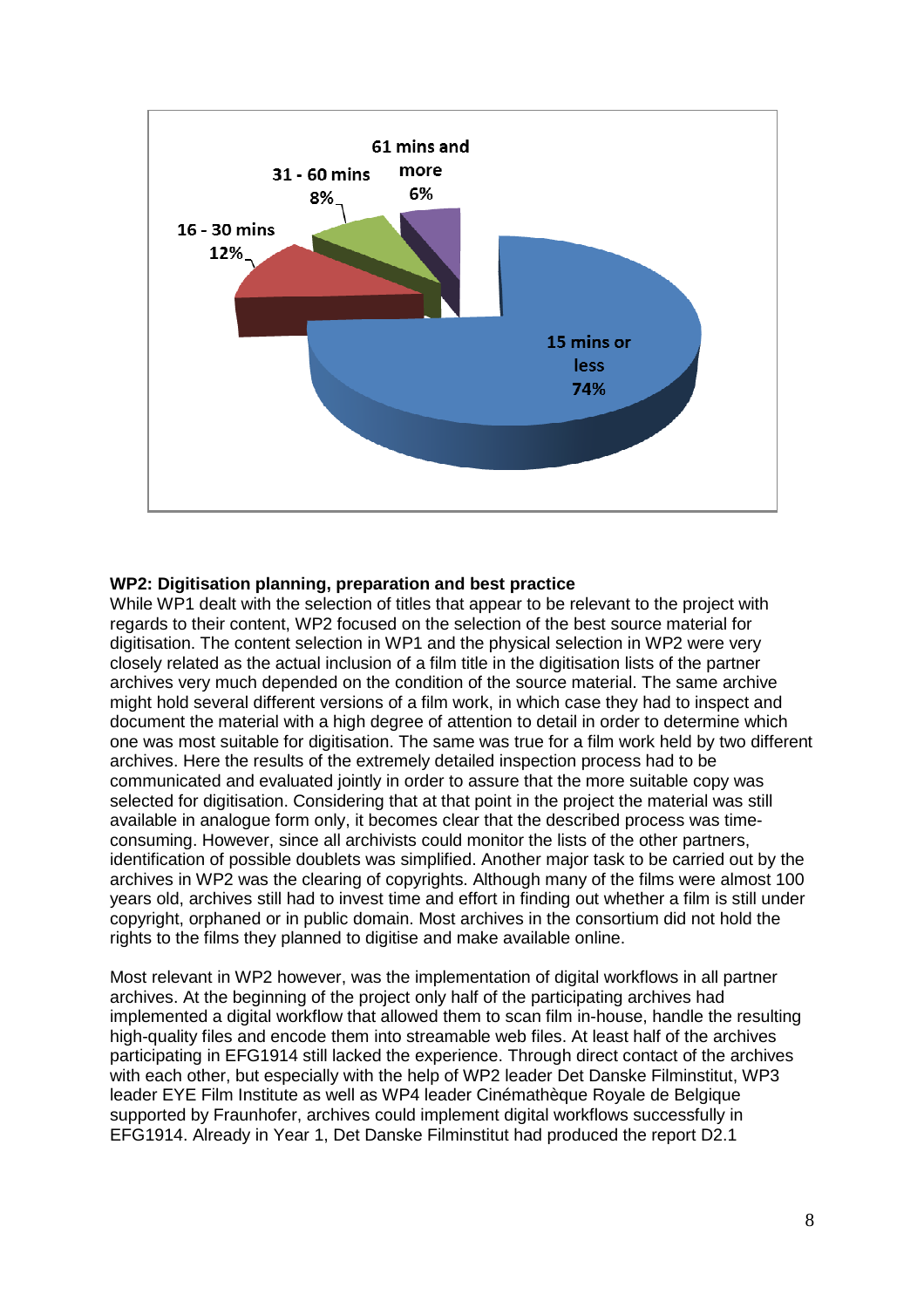"Specification of processes and digital formats"<sup>6</sup>. While the archives were relatively free to decide in which quality and format they wanted to give online access to their films, the report provided recommendations on preferred digital formats.

#### **WP3: Transfer and mastering film to digital format**

The task of the actual film digitisation, the transfer from analogue to digital, was carried out in this WP. As specified in the Description of Work, 10 archives had to sub-contract the scanning of their films due to the lack of an in-house solution. In Year 1, the main task of WP leader EYE Film Institute was to provide these archives with the necessary information to carry out a tender to find a suitable sub-contractor. All relevant information including the model tender documents were made available in D3.1 "Tenders for transfer of film to digital master."<sup>7</sup> EFG1914 aimed at a high quality digitisation at least in HD, but ideally producing 2K digital master files (DPXs). An important part of the work carried out in WP3 was the physical preparation of films for digitisation. This included physical inspection and preparatory measures, such as inclusion of extra head and tail leaders, film cleaning in special ultrasonic cleaners to avoid visible damages caused by dust and dirt, possible repair (no restoration though!) and similar tasks. Only archives digitising in-house carried out these tasks themselves. In cases where archives sub-contracted the digitisation to an external company, these tasks were often taken over by the company.

Whether they scanned in-house or outsourced the digitisation, archives needed to monitor the processes and the results closely to assure a proper quality of the high-quality scans available as DPX files. Within EFG1914, a total of over 700 hours could be successfully digitised. 75% of all films were digitised in 2K quality. 24% are available in HD format now, 1% is available in 4K.

As a result of EFG1914, all partners now have practice with handling, preparing and delivering HD files. Archives with extensive large-scale digitisation experience such as the Imperial War Museums, EYE Film Institute and Cinémathèque Royale de Belgique stated that the project had a very positive effect on their established workflows.

# **WP4: Ingest, encoding and access**

Very closely linked to WP2 and WP3, WP4 aimed at facilitating the involved archives with the skills to handle high-quality DPX files and encode them into lower resolution web files or other required formats. In Year 1, WP4 leader Cinémathèque Royale de Belgique produced a "Handbook on encoding", which would not only give the archives hands-on guidelines for encoding DPX files into web files as specified in WP2, but also contained an overview of hardware and software in use in all participating archives. As an easy-to-use software for the encoding of DPX files, Fraunhofer provided interested archives with their "Curator Archive Suite".

A short survey on digital workflows was circulated among the partners in preparation for the final Plenary Board Meeting in December 2013. Aim of this survey was to find out more about the digital workflows that had been implemented and how they were adjusted since the last survey was carried out under WP4 in Year 1. The results of the survey showed that many partners had, or have acquired, very specific knowledge in film digitisation and handling. The range for master file formats is relatively limited: DPX, Prores, DNxHD, TIF and HDSR. Some partners do use the Fraunhofer software to produce Master Archive Packages (MAP) for preservation and DCP for theatrical use; however, the JPEG2000

<sup>&</sup>lt;sub>e</sub><br><sup>6</sup> http://project.efg1914.eu/wp-

content/uploads/2012/07/D2\_1\_Specification\_of\_processes\_and\_digital\_formats\_V1.5.pdf 7 http://project.efg1914.eu/wp-

content/uploads/2012/10/EFG1914\_D3\_1\_Tenders\_for\_transfer\_Film\_to\_digital\_Master.pdf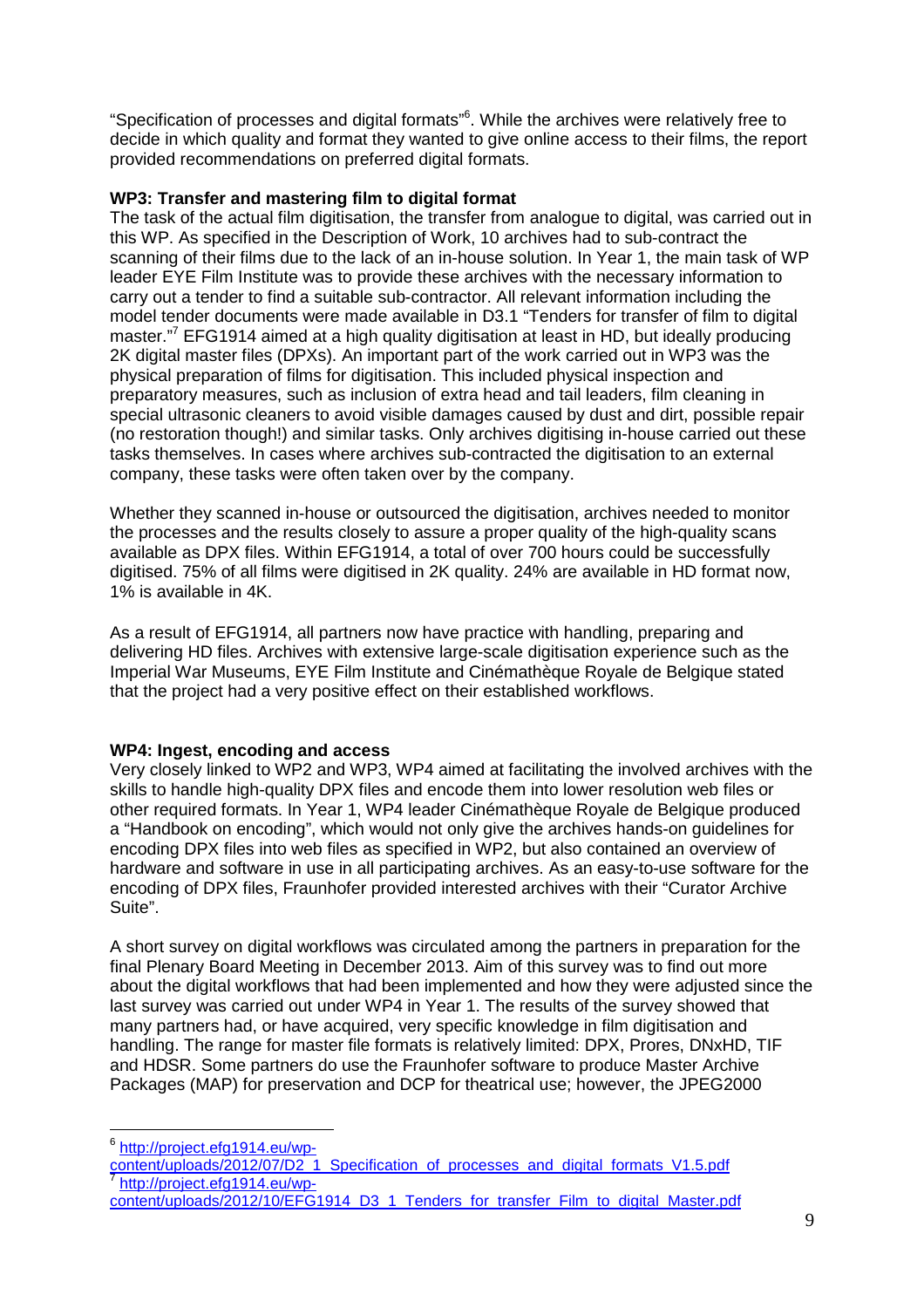workflow does not seem to be widely adapted in a routine manner. This may be due to a preference for DPX as the master file, or because rendering to JPEG200 can be slow.

For most partners, preparation of the files involved some in-house processing of the materialcropping, colour correction, adding leaders and logos, retouching, to name a few. This also meant that partners needed to develop workflows and in some cases even physical work areas which did not yet exist in their offices. Within these workflows, the range of software used by the partners is extensive, which shows that this is still an emerging process with no clear winner for archival digital file processing. If there is no winner, systems stay interoperable; users (archives) are less dependent on manufacturers' future decisions. The partners were using FinalCut Pro, AfterEffects, Clipster, Vega, FlipFactory, Compressor, among others. Similarly, once the files were ready for the EFG1914 portal, the archives hosted them in a variety of places: Reelport, Vimeo, YouTube, DailyMotion and their own platforms.

Along with creating these digital files and preparing them for the EFG1914 portal, a lasting effect of the EFG1914 project involves the archiving, cataloguing and safe-keeping of the new digital material. After the project is over, the archives involved will continue to possess the skills for HD digital file processing, and will continue to have the responsibility to care for the new digital material.

One of the results of this project was to bring an increased awareness of the challenges and problems of digital files: With the increased digital skill set, awareness in regard to the limits of digital capability has also become more precise. Several archives mention that they see the lack of an asset management system as a serious limitation moving forward. They report that despite storing several copies in different locations/on different media, they are concerned regarding future migration and preservation activities.

# **WP5: Digitisation and delivery of non-film material**.

Nine archives did also digitise and give online access to non-AV material, such as photos, posters, programmes, film journals or articles. All non-AV content was digitised by the individual archives in high resolution and was downsized for publication on the Internet via europeanfilmgateway.eu and Europeana.eu as well as at europeana1914-1918.eu. In August 2012, WP 5 leader Deutsches Filminstitut wrote M26 Digitisation of non-film material. Summary of best practices" to provide the consortium members with an overview of existing guidelines on non-AV digitisation that could be used as a reference.

As over 80% of films from the 1910s are supposed to be lost today, film-related material such as film stills, film posters, programmes or historic film journals provide an important source for scientific research on film from the period of the First World War. Therefore, the objects digitised and contributed by the partner archives involved must be regarded as an important contribution helping to contextualise film production in those days. With almost 6'200 objects digitised and ca. 6'100 objects made available online, the project has reached its goal. An overview of the content made available was provided in D5.1 "Report on type and quantity of non-AV material made available to EFG", which is publicly available on the EFG project website.<sup>8</sup>

#### **WP6: Interoperability with EFG and Europeana**

EFG1914 used the EFG database $9$  to aggregate and store metadata related to the videos and non-AV items. The database was developed within the EFG project that ran from 2008 –

 $\overline{a}$ 8 http://project.efg1914.eu/wp-

content/uploads/2014/03/EFG1914\_D5.1\_Type\_quantity\_nonAV\_material\_final.pdf

<sup>&</sup>lt;sup>9</sup> http://efgproject.eu/guidelines\_and\_standards.php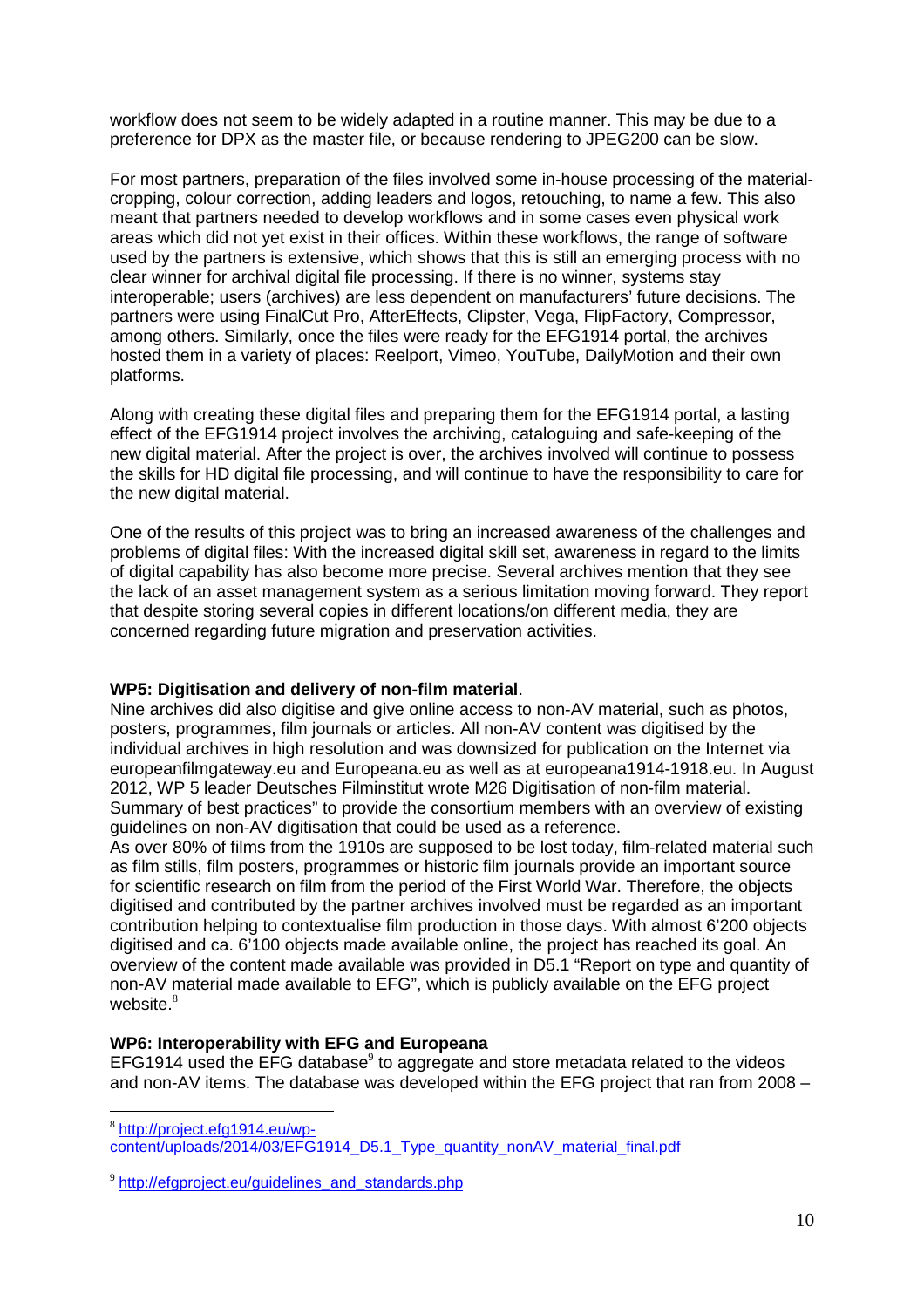2011. In EFG1914 there were two different ways for archives to provide data about the digitised items to the EFG database. They could either export their data from their local databases in XML or enter it manually in a Metadata Form set up for EFG1914. The latter was a sensible choice when the number of objects provided to EFG was not very large. Some of the archives were already partners in the original EFG project and mappings from their local databases to the EFG database were already available. For archives that had never before contributed data to the EFG database, new mappings had to be implemented.

Over 2'800 individual film titles were ingested by CNR-ISTI (Pisa), who as technical partner were in charge of all tasks related to the EFG database and ingestion process. This number also includes material that was aggregated from film archives outside the EFG1914 consortium. These archives are Bundesarchiv – Filmarchiv (Berlin), Museo Nazionale del Cinema (Turin), Landesfilmsammlung Baden-Württemberg (Stuttgart) as well as the National Library of Scotland (Glasgow).

#### **WP7: Virtual exhibition**

Aim of the Virtual Exhibition is to highlight selected films and non-AV objects and contextualise them by combining them under certain topics. The technical development of the Virtual Exhibition was carried out by the Greek research centre ATHENA, while the curation of the VE was carried out jointly by the consortium members under the supervision of Deutsches Filminstitut. Several preparatory actions for the Virtual Exhibition were taken in the first months of the project, i.e. the definition of how the partners would collaborate and interact with each other for the authoring of exhibition themes. In order to bring specific expertise at the participating archives to bear, the EFG1914 partners opted for a decentralised curation: Each topic was assigned to staff members from an individual archive. In a first step, all partners pre-selected titles from their collections that potentially would be suitable for the exhibition. Next, the curators examined all materials pre-selected in view of their particular topic. When a selection for a topic got finalised, the respective colleagues specified the film extracts to be presented, prepared texts for contextualising these items, and wrote introductory texts for their topics. All in all, the exhibition presents about 120 film clips related to 18 topics, which are assigned to seven leading themes.

The virtual exhibition is linked on the European Film Gateway Portal. The URL is http://exhibition.europeanfilmgateway.eu/efg1914

Front-end and back-end of the Virtual Exhibition were both developed by Athena RC. The usability assessment of the virtual exhibition portal was an iterative process throughout the second year of the project. The so-called authoring tool that Athena developed allows all consortium members to actively add texts and items to the Virtual Exhibition or to edit and delete information. The tool also supports automatic metadata extraction for items already in Europeana and EFG using the Europeana API and the EFG Index. It supports user groups with different access rights and credentials. It is a fully collaborative environment where multiple users can work at the same time. Its interface also allows user management; user creation, user roles and permissions can be updated.

With regard to sustainability, the authoring tool was designed in a way that allows the partners to create Virtual Exhibitions also on other topics that do not have anything to do with the First World War. A comprehensive user manual was shared with all partners.

#### **WP8: Dissemination and awareness**

WP8 leader Association des Cinémathèques Européenes (ACE) co-ordinated the various dissemination activities that were carried out by the project partners to promote the project and its results. ACE also maintained the project website at www.project.efg1914.eu to inform the general public about the project's goals and background. ACE added the public results of the individual WPs to the project website in regular intervals. D8.3 "Dissemination plan",